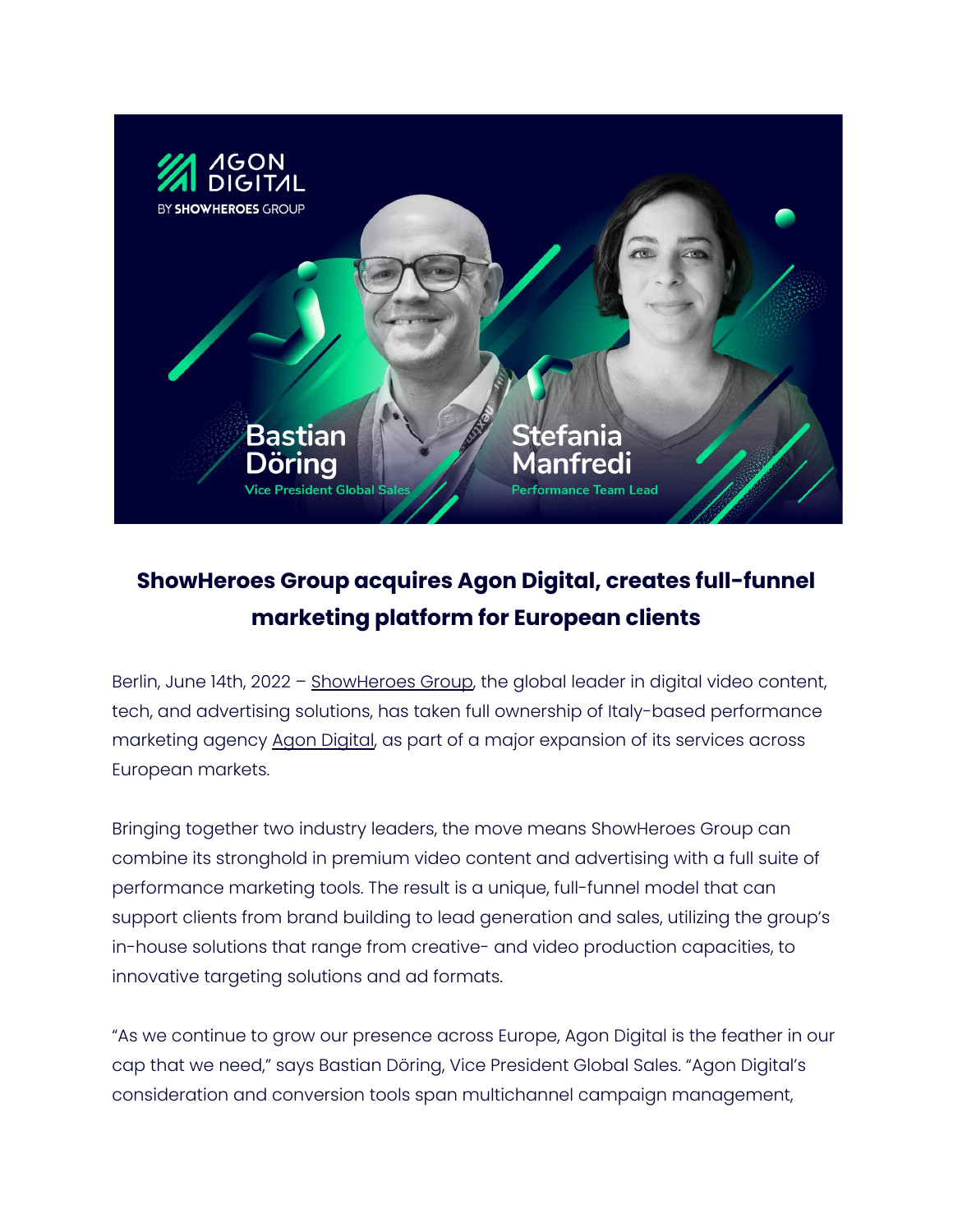shoppable ads, 360° media mix planning and more. They are designed as lower and mid-funnel marketing solutions to complement ShowHeroes' upper-funnel brand awareness focus. It's the perfect match for our existing strengths, offering clients a full-funnel strategy that carries within it a powerhouse of services."

Agon Digital will now become the performance division of ShowHeroes Group, providing integrated multichannel digital advertising with a focus on performance-based activities. The division will be headed up by Performance Media Team Lead, Stefania Manfredi, and International Business Development Manager, Gaia Gherardi – who between them have over 20 years of experience in digital marketing innovation, including at the global network Tradedoubler.

"We're so excited to support ShowHeroes' clients with Agon Digital's unique set of performance marketing tools," says Stefania Manfredi. "ShowHeroes Group is the perfect platform to launch our services globally as part of an integrated solution. Whether clients want to generate leads, drive traffic to their online properties or grow their revenues even further, ShowHeroes Group is flying the flag for next-gen marketing with a full gamut of digital specialties, including creative consulting by our team of experts."

Agon Digital was born as a joint venture between digital ad tech company Metup and content monetization platform Viralize, founded in Florence, Italy, in 2019. Viralize was previously acquired by ShowHeroes in November 2020, before the company unveiled its umbrella brand, ShowHeroes Group, the following month – as a home for its newly expanded business sectors.

This latest, all-shares acquisition means Agon Digital will now be available as an integrated part of ShowHeroes Group's presence in Germany, France, Italy, Spain, the Netherlands and Austria.

## About ShowHeroes Group

ShowHeroes Group is a leading global, independent provider of video solutions for digital publishers and advertisers. The company was founded by Ilhan Zengin, Mario